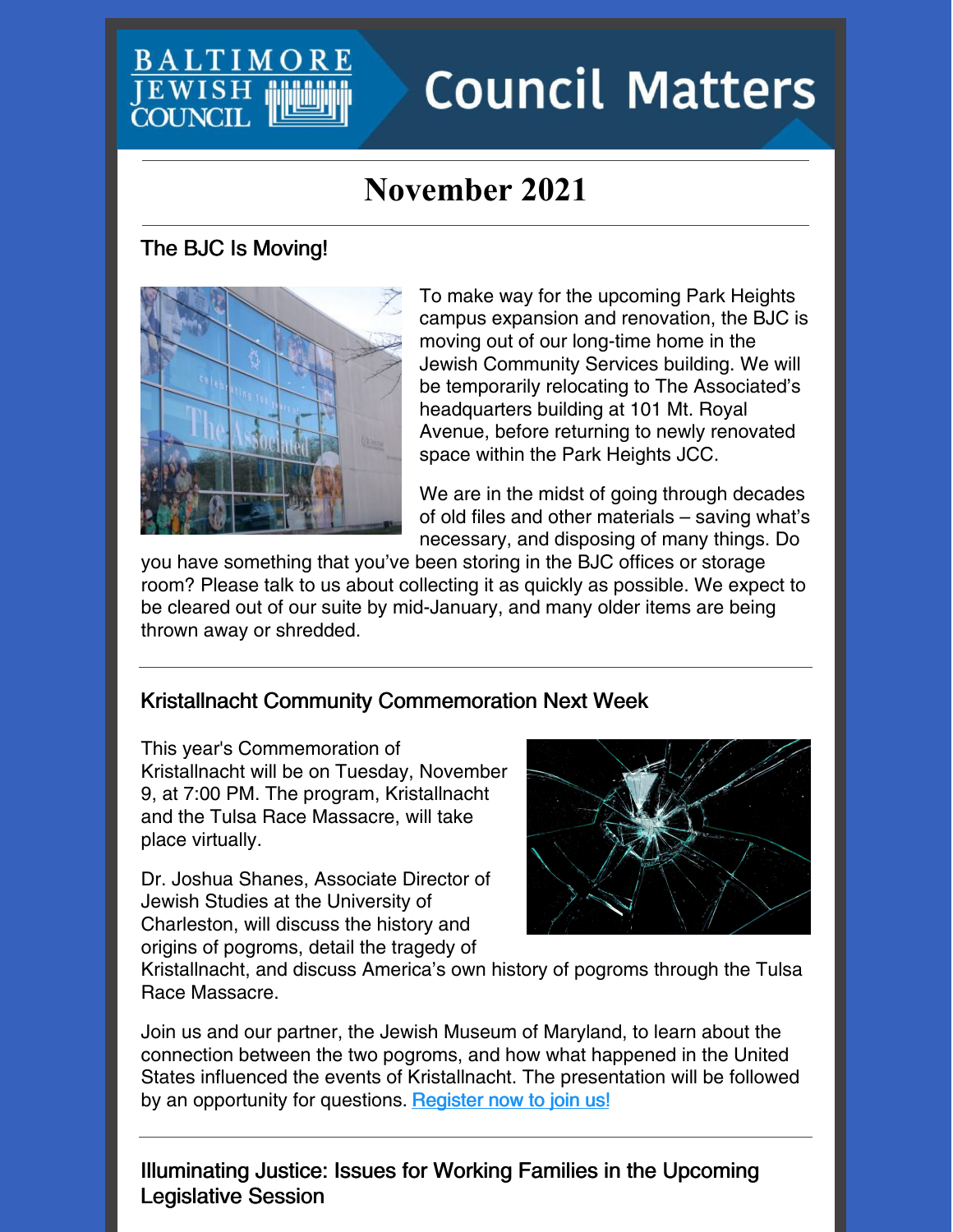The legislative session is fast approaching and we are excited to join with Jews United For Justice to highlight two of the most pressing issues affecting working families: paid leave from work, and



access to counsel during eviction proceedings. Participants will hear from those at the forefront of both of these efforts and we will also come together towards the end of the program for a virtual menorah lighting.

Register now to join us Tuesday, [November](https://jcfb.zoom.us/meeting/register/tJUpcuiuqz8jHtUIdE8er-mp4tw9Hr-c80oa) 30, at 7:00 PM.

#### Navigating the Social Media Storm: Anti-Israel and Antisemitism



Social media platforms can seem like a daunting place these days, full of ugly rhetoric and hate speech targeting Jews and Israel. On November 17 at 7:00 PM we are partnering with The Associated's Insight Israel Forum to host a panel discussion with influencers who are at the forefront of combating hate online.

The panel will featuring Julia Jassey,

founder of Jewish on Campus, Jess Green, founder of Challaback Girls, and Becca Hurowitz, CEO of Vibe Israel USA. Register now to join this [discussion.](https://associated.org/event/navigating-the-social-media-storm-anti-israel-and-antisemitism/)

#### Save The Date: Risch Immigration Program to Focus on Nation's Refugee Challenge

The United States has a long reputation as being a welcoming beacon of hope for refugees from around the world. Where does that reputation stand now? What is the situation in Baltimore and Maryland in helping refugees resettle in our communities? What are the challenges facing our nation, and what can be done? Join the BJC for a lively discussion of America's refugee crisis, featuring Mark



Hetfield, President and CEO of HIAS, and others directly engaged in working with refugees.

The Herbert H. And Irma B. Risch Memorial Program on Immigration will be held on Sunday, December 5, 2021, at 3:00 PM. Available in-person at the Edenwald Senior Living Auditorium in Towson (masks and vaccinations required) and online. Watch your email for more information on additional speakers and how to register.